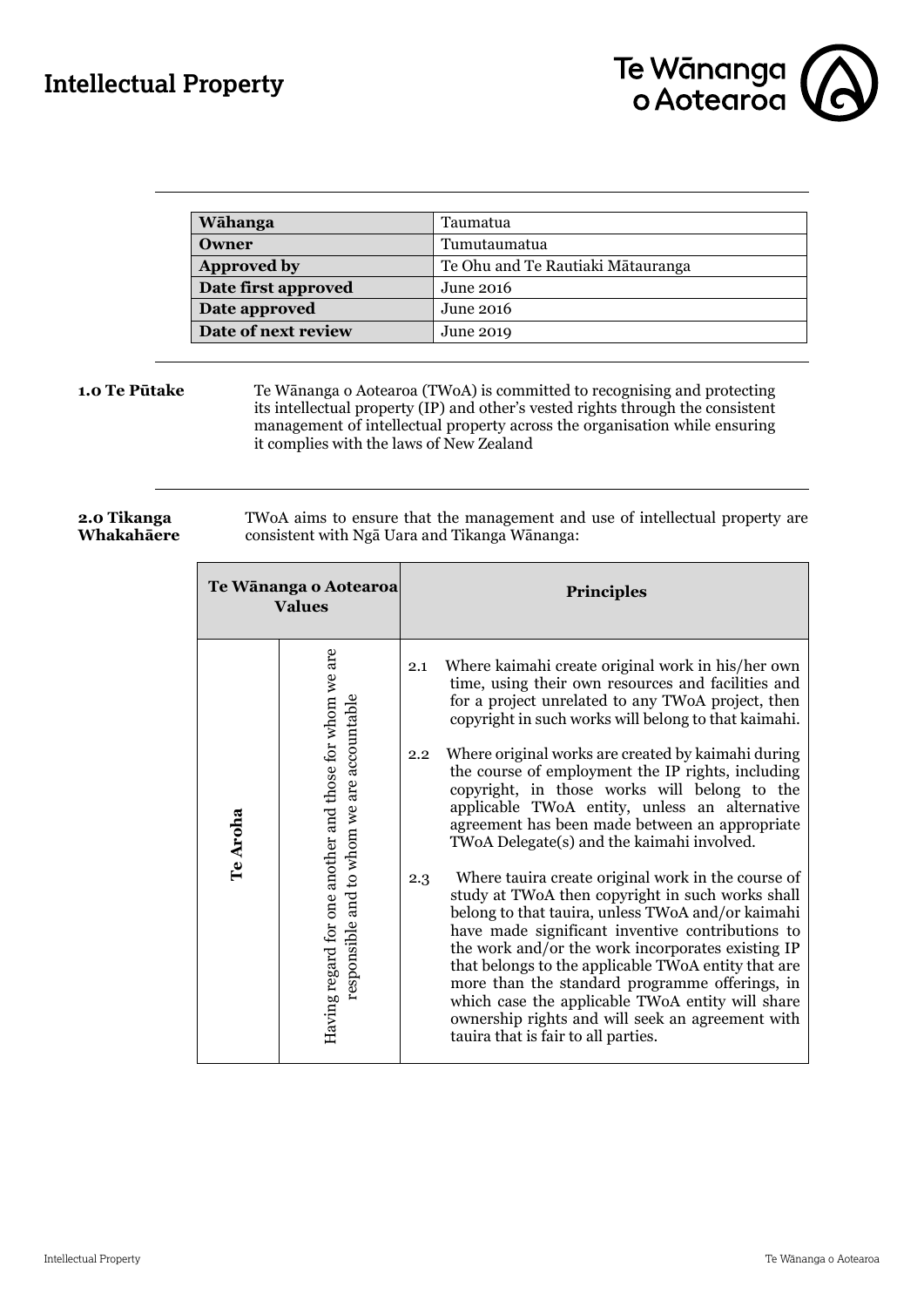| Te Whakapono | confidence that what we are doing<br>The basis of our beliefs and the<br>is right                                         | 2.4<br>2.5<br>2.7                    | Kaimahi will take all reasonable steps to respect the<br>IP rights of TWoA and the legal and moral rights<br>others.<br>TWoA IP may be shared with external parties for<br>copying or distribution (not adaptation), only by<br>prior written approval by Te Taiurungi or<br>Delegates. An appropriate written agreement with<br>the external party is required in relation to the<br>copying or distribution of TWoA IP.<br>Kaimahi and tauira will comply with the terms of IP<br>licencing schemes entered into by TWoA.                                                                                                                                                                                                                                                                                                                                                                                                                                                                                                                                                          |
|--------------|---------------------------------------------------------------------------------------------------------------------------|--------------------------------------|--------------------------------------------------------------------------------------------------------------------------------------------------------------------------------------------------------------------------------------------------------------------------------------------------------------------------------------------------------------------------------------------------------------------------------------------------------------------------------------------------------------------------------------------------------------------------------------------------------------------------------------------------------------------------------------------------------------------------------------------------------------------------------------------------------------------------------------------------------------------------------------------------------------------------------------------------------------------------------------------------------------------------------------------------------------------------------------|
| Ngā Ture     | ethically right and that we are<br>The knowledge that our<br>acting in an honourable<br>actions are morally and<br>manner | 2.8<br>2.9                           | TWoA will make all reasonable efforts to<br>acknowledge the moral rights of creators of original<br>works, unless agreed otherwise, or where creators<br>have waived their moral rights.<br>Where TWoA uses IP it does not own or have rights<br>to, kaimahi will obtain the permission of the owner<br>before copying, distributing and/or adapting that<br>IP, and will obtain an appropriate written<br>agreement to do so.                                                                                                                                                                                                                                                                                                                                                                                                                                                                                                                                                                                                                                                       |
| Kotahitanga  | es; standing as one<br>Unity amongst iwi and other ethniciti                                                              | 2.10<br>2.11<br>2.12<br>2.13<br>2.14 | Te Taiurungi is the custodian of TWoA IP and the<br>responsible agent for all of TWoA rights and<br>obligations. Te Taiurungi can delegate custodian<br>responsibilities to Delegate(s).<br>Kaimahi will ensure that all agreements with<br>external parties, including contractors, will<br>appropriately protect TWoA IP.<br>Rangahau outputs commissioned by TWoA either<br>by scholarship or other funding (including<br>resource use or time) that generate any kind of<br>commercial value, the value will be equally shared<br>with the applicable TWoA entity by the creator or<br>subsequent assigned owner, unless agreed in<br>writing stating otherwise.<br>All Rangahau contributors grant TWoA an<br>irrevocable, perpetual licence to adapt, copy<br>distribute and store Rangahau outputs for any<br>reason it deems appropriate. TWoA will<br>acknowledge contributor's original contributions<br>and moral rights. This is subject to any agreement<br>in writing stating otherwise.<br>IP that is determined as significant will be placed<br>on the IP Register. |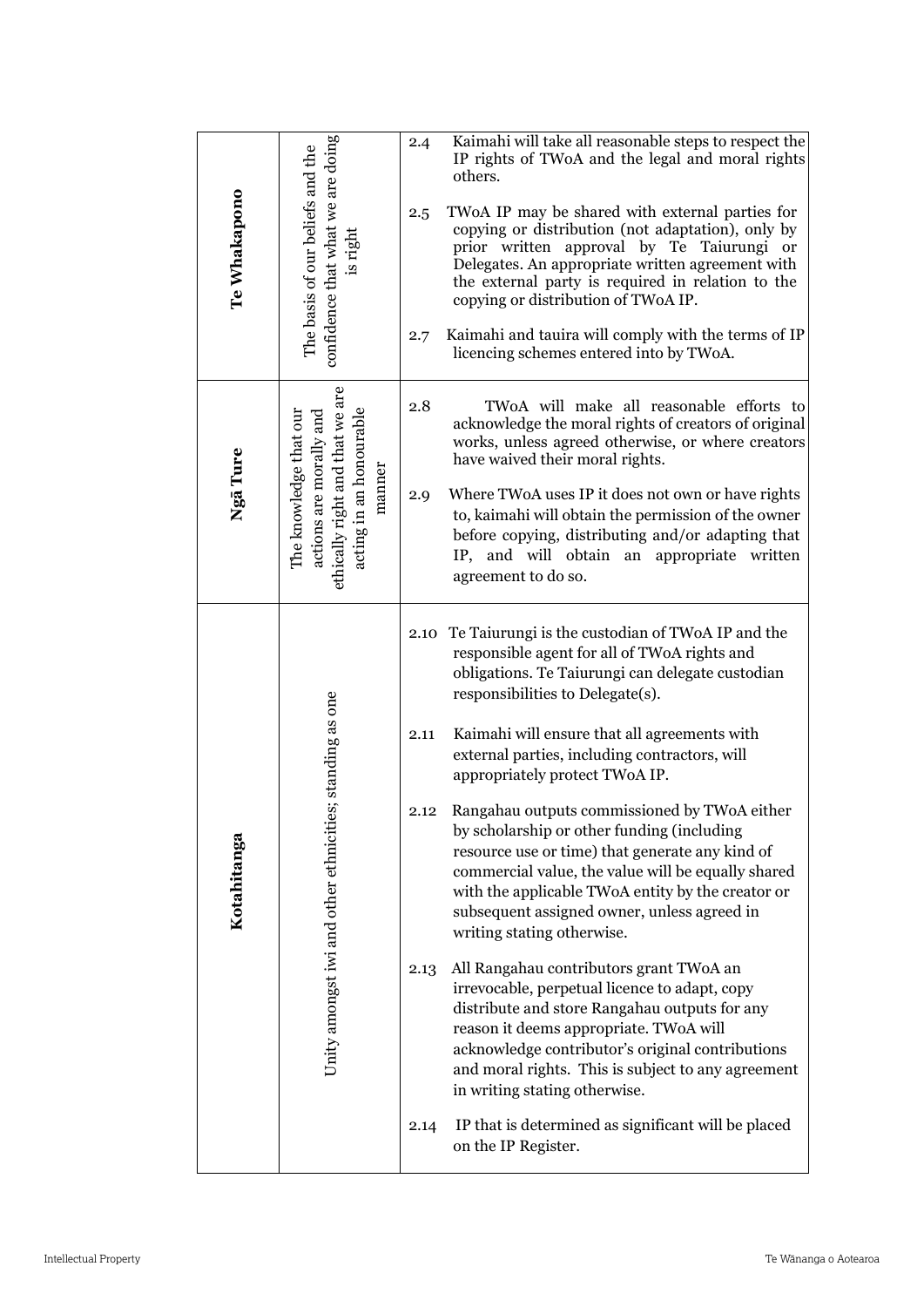**3.0 Whanuitanga** This tikanga whakahaere covers all kaimahi and tauira of Te Wānanga o Aotearoa and Governance Members.

# **4.0 Whakamaramatanga**

| <b>Term</b>                               | <b>Definition</b>                                                                                                                                                                                                                                                                                                                                                                                                                                                            |  |  |  |  |
|-------------------------------------------|------------------------------------------------------------------------------------------------------------------------------------------------------------------------------------------------------------------------------------------------------------------------------------------------------------------------------------------------------------------------------------------------------------------------------------------------------------------------------|--|--|--|--|
| Copyright                                 | Is a type of Intellectual Property. Rights are conferred and controlled by the<br>Copyright Act 1994 in New Zealand. The Act provides automatic rights to<br>owners of any original literary, artistic, dramatic, musical or other work.                                                                                                                                                                                                                                     |  |  |  |  |
| Creator                                   | Person responsible for creating an original work.                                                                                                                                                                                                                                                                                                                                                                                                                            |  |  |  |  |
| Delegates                                 | Tumu or delegated Lead.                                                                                                                                                                                                                                                                                                                                                                                                                                                      |  |  |  |  |
| During the<br>course of<br>employmen<br>t | Includes activity and associated outputs that kaimahi have been employed<br>to do and are described in any contract, agreement, position description,<br>position title, directive or other pertinent document related to the<br>employment relationship.                                                                                                                                                                                                                    |  |  |  |  |
| Governance<br>Members                     | Members of any established Te Wānanga o Aotearoa governance group eg<br>Te Mana Whakahaere.                                                                                                                                                                                                                                                                                                                                                                                  |  |  |  |  |
| Intellectual<br>Property                  | Creations arising from intellectual activity; it includes literary, artistic and<br>scientific works, performances, sound recordings, broadcasts inventions,<br>scientific discoveries and industrial designs and the like that may be<br>protected by the laws of New Zealand such as trademark, patent, copyright,<br>trade secret and the like. This is not meant to be a comprehensive definition<br>of IP, merely guidance for the purposes of this Tikanga Whakahāere. |  |  |  |  |
| <b>IP Process</b>                         | Intellectual Property process and procedure.                                                                                                                                                                                                                                                                                                                                                                                                                                 |  |  |  |  |
| IP Register                               | The central repository for TWoA intellectual property items that are 1)<br>owned by TWoA and deemed significant; and 2) licensed by TWoA from<br>another IP owner for copying, distribution and/or adaptation or the item.                                                                                                                                                                                                                                                   |  |  |  |  |
| Kaimahi                                   | All persons employed, seconded, and authorised contractors by/to/of Te<br>Wānanga o Aotearoa.                                                                                                                                                                                                                                                                                                                                                                                |  |  |  |  |
| Licencing<br>scheme                       | Where a licencing body represents many copyright owners for collective<br>licensing of copyright material eg. Copyright Licensing New Zealand.                                                                                                                                                                                                                                                                                                                               |  |  |  |  |
| Moral<br>rights                           | As defined under New Zealand's Copyright Act 1994, which in summary<br>include the right to be identified as the author of a work, the right to object<br>to derogatory treatment of the work, and the right not to have a work falsely<br>attributed to them, and equivalent rights elsewhere in the world.                                                                                                                                                                 |  |  |  |  |
| Original<br>work                          | A creation that is not received from others, and to the extent it is not copied<br>from, the work of others.                                                                                                                                                                                                                                                                                                                                                                 |  |  |  |  |
| Rangahau                                  | As defined in the Te Rautaki Rangahau (TWoA Rangahau Strategy):<br>https://twoa.sharepoint.com/sites/Rangahau/ layouts/15/start.aspx#/Si<br><u>tePages/Rangahau%20-%20Our%20Word%2C%20Our%20Way.aspx</u>                                                                                                                                                                                                                                                                     |  |  |  |  |
| Tauira                                    | All persons currently or previously enrolled in TWoA programmes or<br>courses.                                                                                                                                                                                                                                                                                                                                                                                               |  |  |  |  |
| Te<br>Wānanga o<br>Aotearoa               | Includes Te Wānanga o Aotearoa and all direct and indirect subsidiaries<br>such as Dynaspeak Limited.                                                                                                                                                                                                                                                                                                                                                                        |  |  |  |  |
| Third Party                               | External persons (including a company) that are not part of TWoA eg.<br>Suppliers or contractors.                                                                                                                                                                                                                                                                                                                                                                            |  |  |  |  |